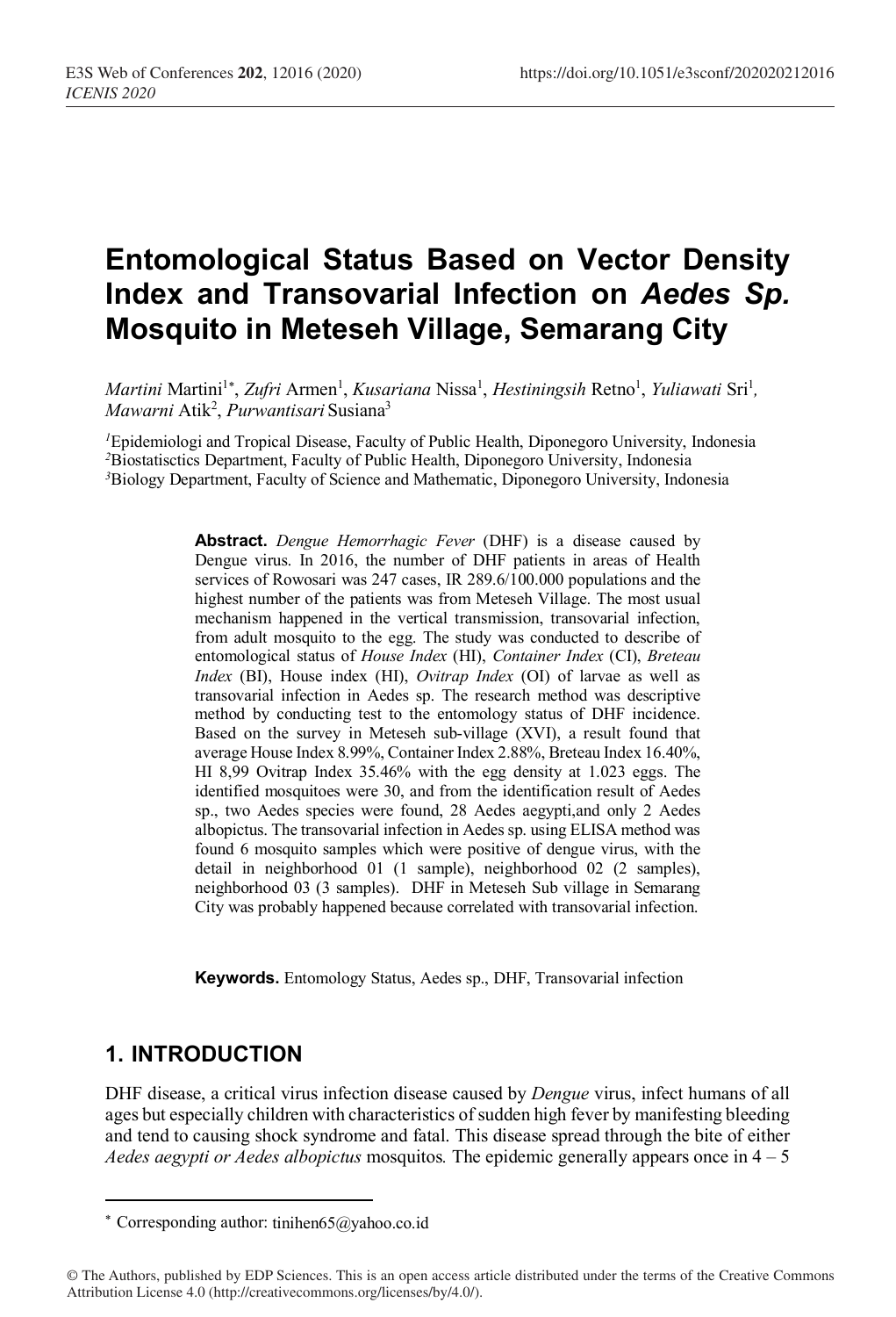years and the incubation period is estimated to be approximately 7 days. The environments with many containers that may cause the water to puddle are the ideal place for the disease [1].

The transmission of Dengue virus in vector mosquito could also happen vertically. This vertical transmission did not need any contact between the vector mosquito and the viremia patient. In vertical transmission, the typical mechanism occurs when the virus entering the mosquito body it infects the mosquito's ovarium and then infects the produced eggs [2]. Mosquitoes hatched from the infected eggs contained the same virus as the mother had. This vertical transmission mechanism causes the existence of Dengue virus keeps raising in the environment [4]. Unstable climate and heavy rainfall in the rainy season, the potential medium for *Aedes aegypti* mosquito to breed, affected the growing number of the DHF disease. Besides, the EBP activities that is not maximum in society causes Extra Ordinary Event of DHF disease takes place in some regencies/cities [3].

In Central Java Province, DHF disease is a serious problem as it has infected 35 regencies/cities. In 2015, the Incidence Rate (IR) of DHF was 47.9 per 100,000 populations; it was increasing compared with that of in 2014 that was 36.2 per 100,000 populations. The IR of DHF in Central Java Province is lower than that of the national target  $( $51/100,000$$ populations), but higher than that of the RPJMD target (<20/100,000). In 2016, there was a decrease of incidence than that of in 2015, which was 25.22 per 100,000 populations [6].

Semarang City, a capital city of Central Java Province, is a DHF endemic city. In the first semester of 2016, the DHF patients in Semarang City were high and this problem was started to be solved in the second semester. Comparing with 2015, there was a drastically decreasing of patients from 1,737 to 448 in 2016. In case of mortality, there was a slightly increase cases from 21 in 2015 to 23 in 2016. The peak of the DHF case in 2015 and 2016 occurred in March, within the period of January to June, with 63 patients. In addition, six from big 10 IR of DHF in village level was in Tembalang sub district 4 . Community Health Center (Puskesmas), where its administrative area is including the entire area of Tembalang Sub district, becomes one of the Community Health Center responsible for providing extra attention to the DHF disease incidences. The number of DHF patients in 2016 was approximately  $331$  cases<sup>5</sup>. Therefore, the aim of this research was to identify the general description of entomological state status based on *House Index* (HI), *Container Index* (CI), *Breteau Index* (BI), as well as *Ovitrap Index* (OI) and detect the transovarial infection in *Aedes sp.* mosquito in Meteseh Village, Tembalang sub district Semarang City.

# **2. METHODOLOGY**

#### **2.1. Study Design and Sampling Procedure**

This research was conducted in RW 16 as these sub villages had the highest DHF cases in Mateseh village. This descriptive research was conducted using cross sectional approach and the population was houses in RW 16 Meteseh Village. The samples were houses in the sub village (RW) 16 Meteseh within 8 neighborhood (RT). The total houses in neighborhood 16 were 276. Samples were selected proportionally according to the total of houses in every sub sub-villages (RT). The samples were obtained using the following formula [6].

$$
n = \frac{N}{Nd^2 + 1} = \frac{276}{276(0.05^2) + 1} = 163.31 \approx 170 \text{ houses}
$$

*Note:*  $n = sample$ ,  $N = Total houses$ ,  $d = Error tolerance (5%)$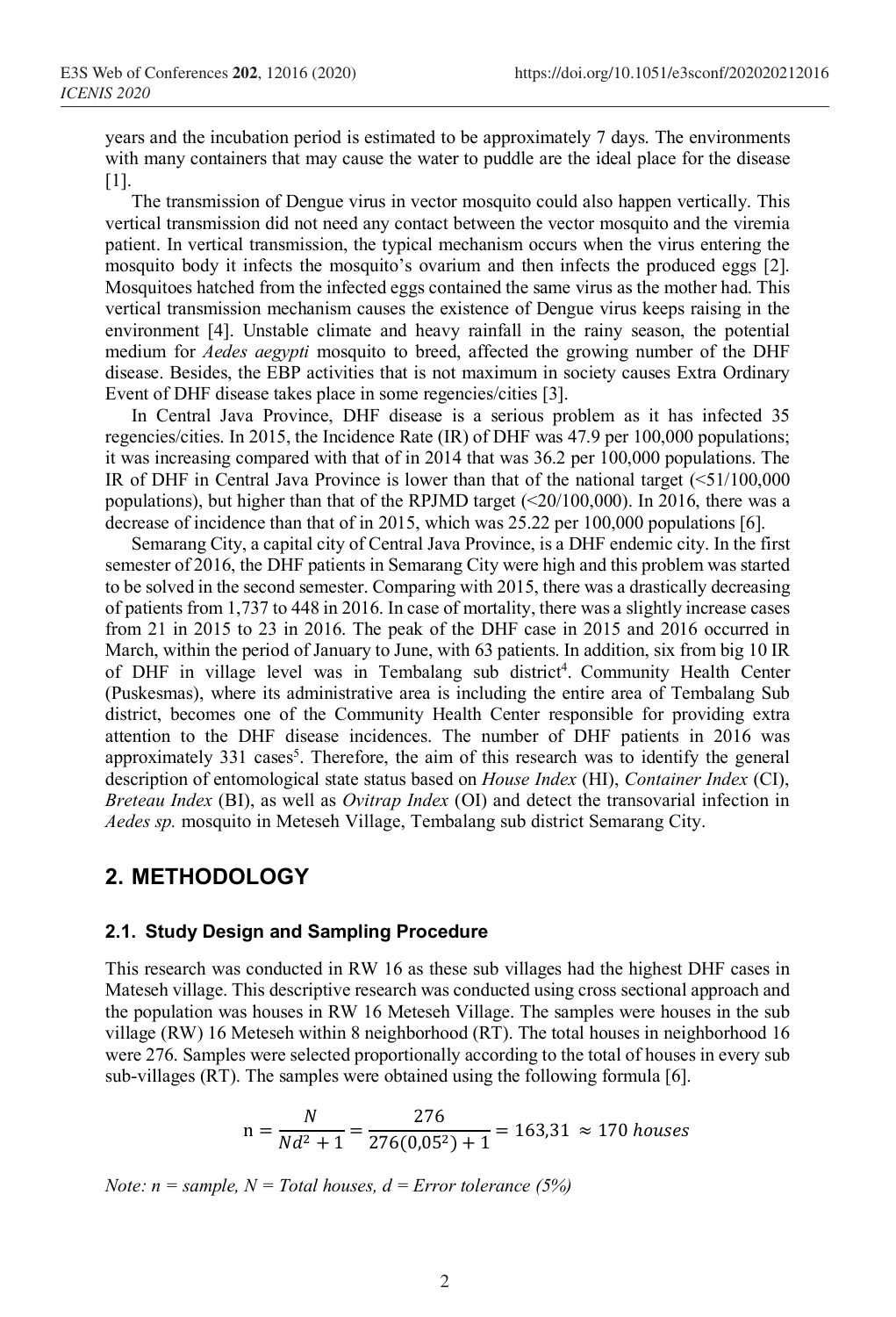### **2.2. Instrument Development and Data Collection Procedure**

The instrument used in this research was larva survey instruments; flashlight, pipette, and jar to store the larva found. In addition, ovitraps was also conducted by setting them in every resident house chosen as the samples, both indoor and outdoor. The ovitrap used in this research was modification ovitrap made from plastic bottle with hay infusion as an attractant [7]. The data were collected based on the larva survey result and the ovitrap setting from 276 resident houses in Meteseh village.

### **2.3. Ethical Considerations**

This study used mosquito collected from the field, not using human as the subject, and we got permission from the owner through consent form before conducting the survey

### **2.4. Data Processing and Analysis**

The field data collected based on the larva survey and the ovitrap setting were colonized to identify *Aedes sp.* mosquito. Next, by using ELISA method to identify the transovarial infection of dengue virus on *Aedes sp.* mosquito, the result was analyzed entomologically including House Index (HI), Container IndexI (CI), Breteau Index (BI), Larva Free Number (LFN), and Ovitrap Index (OI). The data were analyzed descriptively together with tables and maps.

# **3. RESULTS**

The Village of Meteseh, Semarang City, was a DHF endemic village with 138 cases in 2014, and in 2016, 331 people were identified to be exposed. In 2017, in the period of January – March, 56 people were reported to be exposed among which five cases were the resident of sub village (RW) 16[7].

The larva survey was conducted in RW 16 and the total houses to be investigated were 170 scattered around eight neighborhood (RT). Based on the indicator of entomology, the larva density in Meteseh Village was high, with the value of HI=8.99%, CI=2.88%, BI=16.40 per 100 houses and OI=35.46%. A high larva density was found in the area of RT 01.

| <b>Identify Status</b> | <b>Total Samples</b> | <b>Positive Larvae</b> | $\frac{6}{9}$ |
|------------------------|----------------------|------------------------|---------------|
| House Index (HI)       | 170                  | 17                     | 899           |
| Container Index (CI)   | 953                  | 30                     | 2.88          |
| Breteau Index (BI)     | 170                  | 30                     | 164           |
| Ovitrap Index (OI)     | 324                  | 118                    | 35.46         |

**Table 1.** Indicator of Entomology in Meteseh Village Tembalang, Semarang City in 2017

The total number of containers investigated in sub village 16 was 953. The highest number of containers investigated was in neighborhood 03 (194 containers) and the fewest one wasin neighborhood 06 (48 containers). The containers investigated positively contained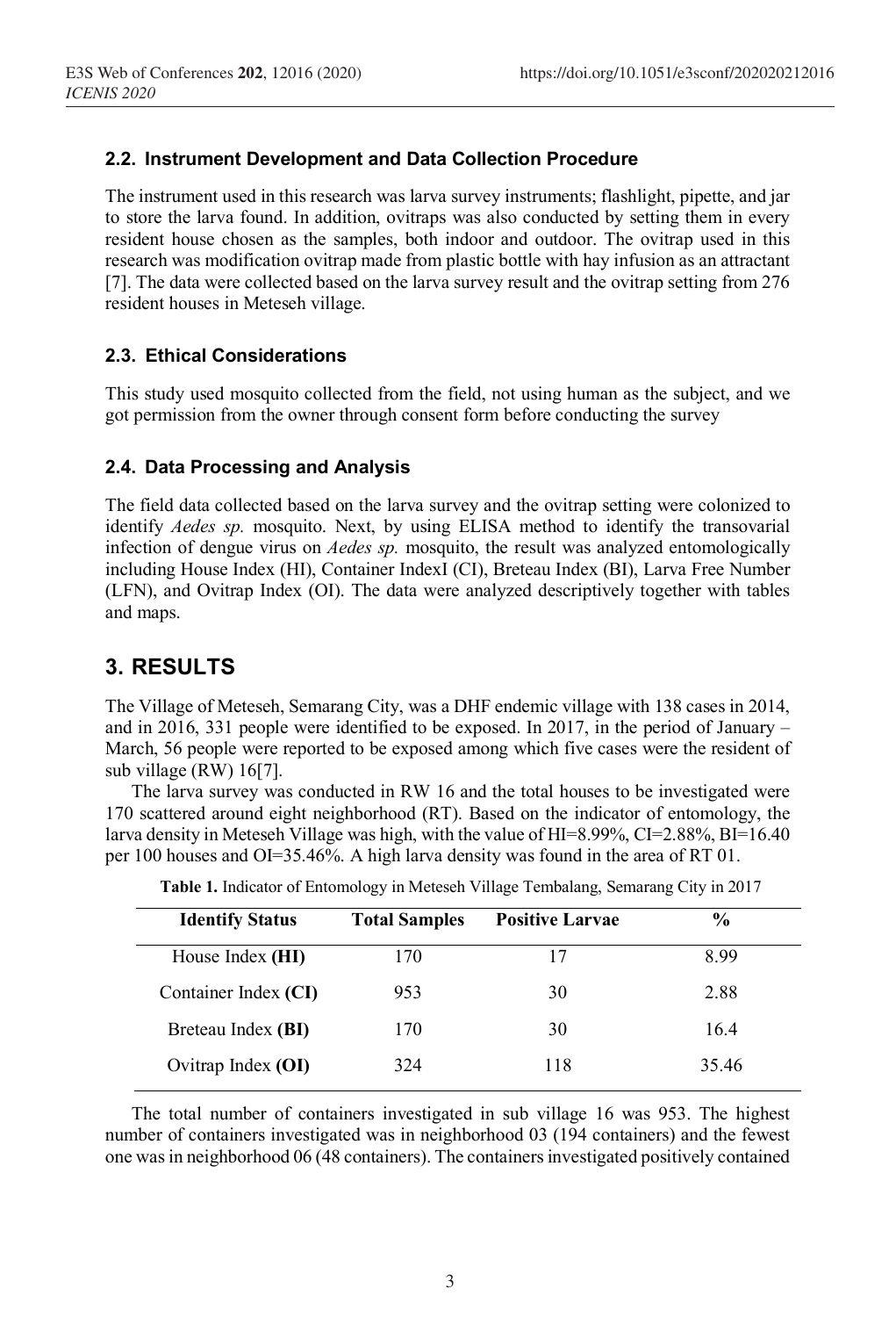larva was spread in five neighborhoods, while in the other three neighborhoods, no container found to be positive with larva. Among 17 houses in eight neighborhoods investigated, the highest number of containers confirmed to be positive with larva was in neighborhood 01 (11) containers), while the fewest containers or the larva infestation was not found was in several neighborhoods, neighborhood 05, 06, and 08. Meanwhile, the highest number of CI was 8.94% in neighborhood 01, whereas the lowest number of CI with 0 percentage was in three neighborhoods, neighborhood 05, 06, and 08. The highest BI number was 45.83 in neighborhood 01 and the lowest one was 0 in neighborhood 05, 06, and 08.

The ovitrap set in this research concerned with the mosquito population measurement especially the female mosquito to breed. The number of ovitrap set in all neighborhoods was 340, distributing in 170 houses; one ovitrap was placed indoor and the other one was set outdoor. The total number of positive ovitrap reflected the value of ovitrap index and the density of *Aedes sp.* mosquito eggs from each location. In this case, the highest *Ovitrap Index*  was in neighborhood 05 at 47.73% and the lowest one was in neighborhood 4 at 20.59%. Meanwhile, the highest index of egg density was in neighborhood 03 at 16.45 and the lowest one was in neighborhood 04 at 5.47.

#### **3.1. Identification of** *Aedes sp.* **Mosquito**

The eggs collected from the ovitrap were colonized. The total eggs collected from all locations were 3,549 eggs, all of which were submerged to hatch the eggs. After the eggs completed the full life cycle (egg-larva-pupa-adult mosquito), investigation/identification was conducted to identify their species and gender. The result revealed that two *Aedes* species were identified; *Aedes aegypti* and *Aedes albopictus.*

|              | <b>Total of</b>   | <b>Identification Result</b> |             |               |      |                |                |  |
|--------------|-------------------|------------------------------|-------------|---------------|------|----------------|----------------|--|
| Neighborhood | Investigated      |                              | Ae. aegypti |               |      | Ae. Albopictus |                |  |
|              | <b>Mosquitoes</b> | Male                         | Female      | $\frac{6}{9}$ | Male | Female         | $\frac{6}{10}$ |  |
|              |                   |                              |             | 75            |      |                | 25             |  |
|              |                   |                              |             | 100           |      |                |                |  |
|              |                   |                              |             | 83,33         |      |                | 16,67          |  |
|              |                   |                              |             | 100           |      |                |                |  |
|              |                   |                              |             | 100           |      |                |                |  |
|              |                   |                              |             | 100           |      |                |                |  |
|              |                   |                              |             | 100           |      |                |                |  |
|              |                   |                              |             | 100           |      |                |                |  |
| Total        | 30                |                              |             | 93,33         |      |                | 6,67           |  |

**Table 2.** The Identification Result of *Aedes sp.* Mosquito in RW 16 Meteseh Village, Tembalang Sub district Semarang City in 2017

#### **3.2. Transovarial Infection on** *Aedes sp.* **Mosquito**

This research found dengue virus transovarial infection on *Aedes sp.* mosquitoes in RW 16 Meteseh Village. The Transovarial Transmission Index (TTI) was used to measure the amount of infection rate occurrence.

Table 3 exhibits the result of Transovarial Investigation on *Aedes sp.* mosquitoes in RW 16 Meteseh Village, Tembalang sub district Semarang City in 2017. From 15 samples each of which consists of  $\pm$  40 mosquitoes, the result of transovarial investigation using *ELISA* method showed that six samples of mosquitoes positively carried dengue virus. The samples were from neighborhood 01 (1 sample), neighborhood 02 (2 samples), and neighborhood 03 (3 samples). Meanwhile, the TTI in RW 16 Meteseh Village was 40%. Given this situation,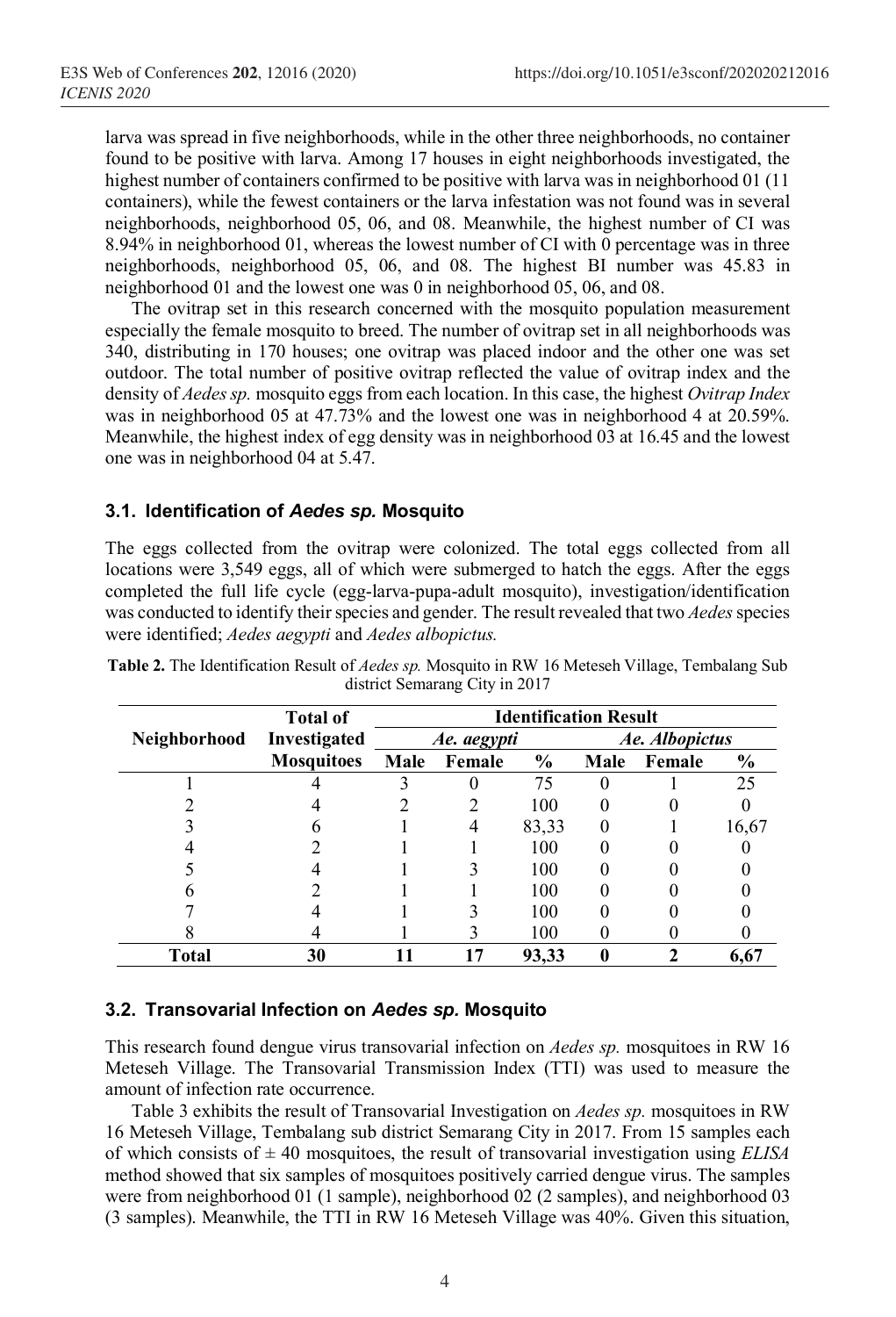the DHF cases took place in the neighborhoods were positively transovarial infected by the *Aedes sp.* mosquitoes.

| <b>Neig</b><br>hbor<br>hood | <b>Total</b><br>investigate<br>d samples | <b>Transovarial Investigation Result</b> | <b>Total</b><br>DHF<br>cases |                 |               |  |
|-----------------------------|------------------------------------------|------------------------------------------|------------------------------|-----------------|---------------|--|
|                             |                                          | <b>Positive</b>                          | $\frac{0}{0}$                | <b>Negative</b> | $\frac{0}{0}$ |  |
|                             | ∍                                        |                                          | 50                           |                 | 50            |  |
|                             |                                          |                                          | 100                          |                 |               |  |
|                             |                                          |                                          | 100                          |                 |               |  |
|                             |                                          |                                          |                              |                 | 100           |  |
|                             |                                          |                                          |                              |                 | 100           |  |
| h                           |                                          |                                          |                              |                 | 100           |  |
|                             |                                          |                                          |                              |                 | 100           |  |
|                             |                                          |                                          |                              |                 | 100           |  |
| Total                       | 15                                       | $6(40\%)$                                | 31,25                        | (60%)<br>9      | 68,75         |  |

**Table 3.** The Result of Transovarial Investigation of *Aedes sp.* Mosquitoes in RW 16 Meteseh Village, Tembalang Sub district Semarang City in 2017

# **4. DISCUSSION**

#### **4.1 Entomological status of DHF vector based on** *House Index* **(HI), Larva Free Number (LFN),** *Container Index* **(CI),** *Breteau Index* **(BI), and Ovitrap Indeks (OI)**

The percentage of HI explained the spread of mosquitoes in an area. The area was considered high risk to the spread of DHF disease, if the HI  $> 5\%$ , while low risk if HI < 1%. The average value of HI in RW 16 Meteseh Village was 8.99%. By referring to the standard set by WHO, the HI in RW 16 Meteseh Village fell into high risk category, which was  $>5\%$  and by following the WHO parameter, the Density Figure was on scale of 3[8].

In determining the status of DHF free in an area, LFN indicator is still in use. The LFN will be considered good if the value is  $> 95\%$  from the total houses being investigated. LFN is the combination of HI, CI, and BI, by which the index of each can be calculated based on the houses, containers, and both. The average value of LFN in RW 16 Meteseh Village was 91.01%, indicating that the larva density remained high [9].

The percentage of CI informs the number of total water containers positively containing larva. However, from the epidemiology perspective, the CI was lack of benefits, because it only showed the percentage of water containers positively containing larva (*Aedes sp.*  breeding places). The average value of the CI in RW 16 Meteseh Village was 2.88%. By referring to DHF number of WHO standard, the CI was on the scale 2, meaning that the number of containers containing positive larva to be use as the breeding places of *Aedes sp.*  larva of DHF vector was only small [10].

From all containers fill with water in RW 16 Meteseh Village, the total containers positively containing lava was 30 with the average BI value was 16.40%. If the value of the BI<50, the area has a low risk of virus transmission occurrence, otherwise, if the value of the BI>50, the area has a high risk of virus transmission occurrence. Besides showing the index of house containers positive larva, the BI can also be used to account the density of mosquitoes, by informing several types of container potentially to be the mosquitoes breeding place [11].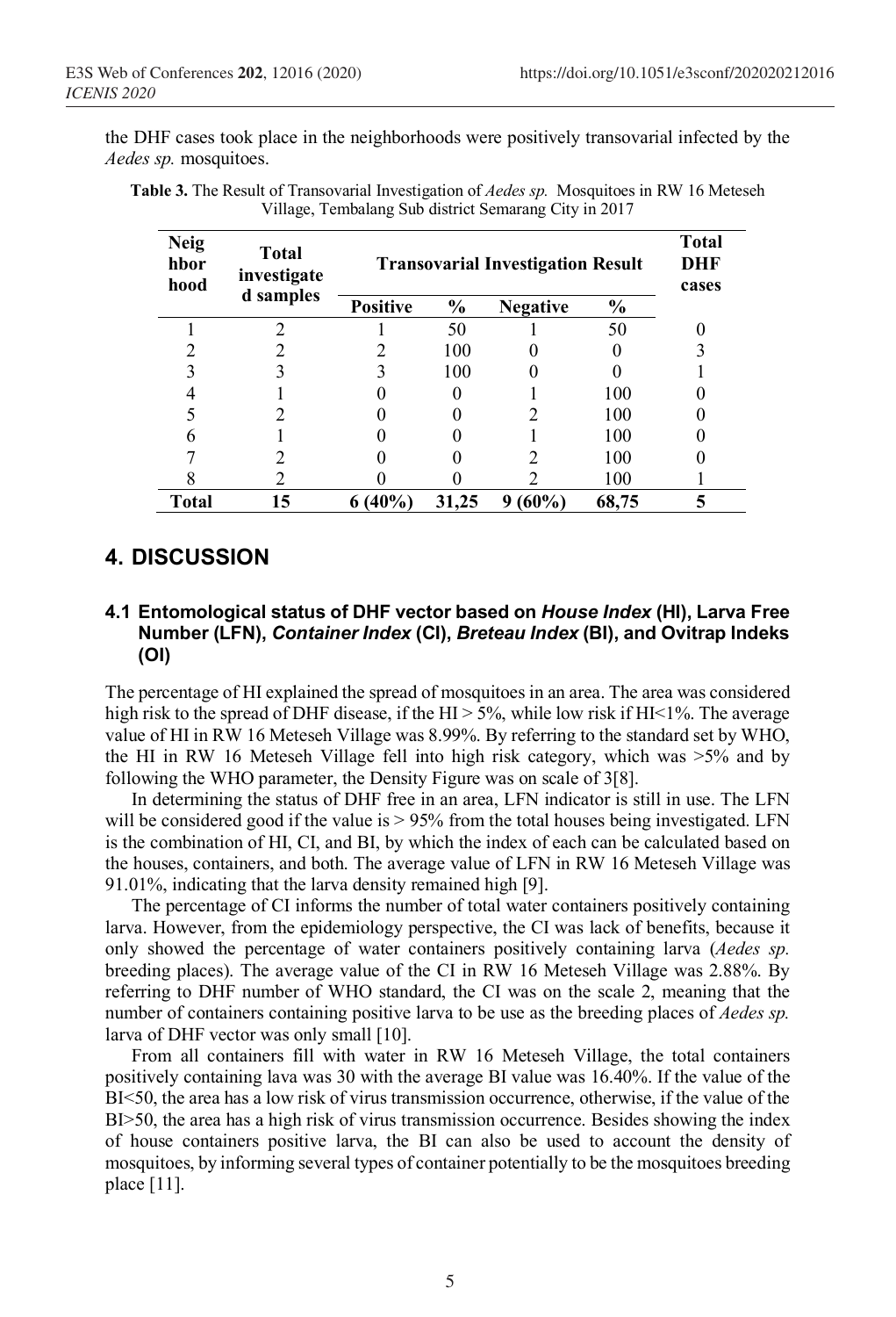One of the efforts to cut off the life cycle of mosquitos could be done by setting up ovitrap, or egg and mosquito larva traps, especially targeting for *Aedes aegypti.* The ovitrap, commonly used in Singapore and Malaysia, known as *Mosquito Larvae Trapping Device*  (MLTD) and has been in mass production, is an egg trap (ovum=egg, and trap) proven to suppress the growth of mosquito up to 50%. Ovitrap could also be used to detect the existence of *Aedes Aegypti* and *Aedes Albopictus* when their population density was low and to do survey of non-productive larva. Ovitrap can be used to evaluate the success rate of vector restraint and to estimate the density of mosquito population [12].

The instalment of the ovitrap or egg trap could also be functioned to identify egg density of mosquitoes, measured by ovitrap index (OI), by conducting within time interval of five to six days in one instalment. The result of the research showed that the OI average value was 35.46% [13]. This value fell into level 3 category (the OI value is 20%-40%).

The controlling action taken for level 3 category was the use of larvacide and insecticide for mature mosquito. The OI parameter was more sensitive compared to the BI in detecting the vector existence. In general, ovitrap was a simple and easy monitoring method because the number of eggs deposited in the standard trap within a certain time described a relative measurement of the number of mosquitoes in the same area. Therefore, it was suggested that the attachment of ovitrap in the research location could produce an effective monitoring to the vector existence in the condition of low BI value. Ovitrap do not provide an estimation of *Aedes sp.* population density, but it could give information of relative change in the female mosquito population [14].

By identifying the number of positive ovitrap, the value of ovitrap index and the egg density of *Aedes sp.* mosquito from each location could be calculated. The highest *Ovitrap Index* was in the neighborhood 5 at 47.73% and the lowest was in the neighborhood 4 with 20.59%. The highest egg density index was in the neighborhood 3 for 1,645.16% and the lowest was in the neighborhood 4 with 547.06%.

#### **4.2 Identification of** *Aedes sp.* **Mosquito**

The number of mosquitos of two *Aedes* species identified showed that *Aedes aegypti* was mostly found than the *Aedes albopictus*. This condition was influenced by the ovitrap previously installed, as 16 ovitraps all installed outdoor were gone, thus only 324 out of 340 were observed.

The existence *Aedes aegypti* and *Aedes albopictus* as the DHF vectors could be controlled by decreasing or suppressing the vector population as low as possible so their existence no longer significant to be the disease infector; however, the contact between vector and human had to be avoided. The vector disease control could be done naturally or artificially. The natural control included the control that related to geographical factors, season and climate change, wind, predator, and pest; while, the artificial one included mechanical, chemical, physical, biological, and genetical control. The control often used is fogging, which is fumigation to the imago [15].

#### **4.3 Transovarial Infection in** *Aedes sp.* **Mosquito**

The research result showed that there was transovarial infection in *Aedes sp.* mosquito, which was proven that an infection of dengue virus took place vertically from the mother to the mosquito egg.

There are three ways of transovarial arbovirus infection in mosquito: (1) Uninfected female mosquito suck the blood of viremic host, the virus replicates in mosquito and infect the egg, which later produces infected larva; (2) Uninfected female mosquito mates with the transovarially infected male mosquito. During the mating process, a sexual infection occurs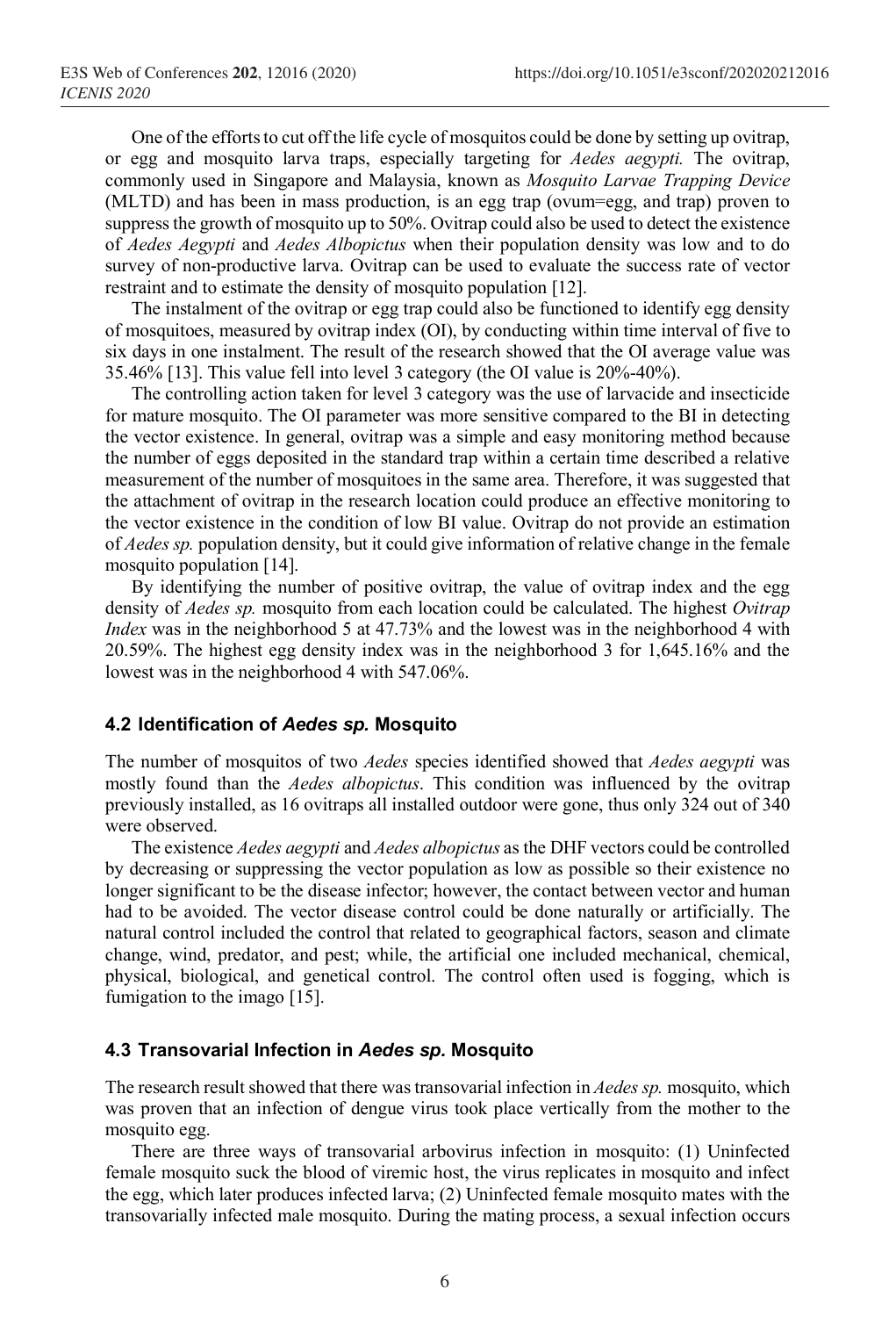affecting the ovarium of female mosquito to be infected by the virus; (3) Female mosquito gets a virus infection in its ovarium tissue that stays until the next generation genetically [16].

The number of transovarial infection in RW 16 Meteseh Village was 40%. The colonized eggs from eight neighborhoods were 15 groups; six of which were positive containing dengue virus spread in the neighborhood 1, the neighborhood 2, and the neighborhood 3.

The research by Hartanti D M in Tebet, South Jakarta, which was the highest of DHF prevalence in Indonesia, concluded that there is transovarial transmission of dengue virus in the local DHF vector. However, there is no significant difference between the area with the highest and the lowest DHF prevalence in 2009 in Kecamatan Tebet [17].

### **5. CONCLUSION**

The entomological status based on the *House Index*, Larva Free Number, *Container Index, Breteau Index, Ovitrap Index* is considered in the high category. The identified mosquitoes are 30, two species are identified, *Aedes aegypti* around *93.33%* and *Aedes albopictus* only *6.67%.* The Transovarial infection in the *Aedes sp.* mosquito from the transovarial investigation result using ELISA method was obtained 6 samples of mosquitoes with positive dengue virus.

### **Acknowledgement**

We thank to staff Research and Development Unit for Zoonosis Control, Banjarnegara, for data identifying.

### **REFERENCES**

- 1. AMH. Sorisi, *Transmisi Transovarial Virus Dengue Pada Nyamuk Aedes spp Epidemiologi*, J. Biomed, **5** (1) :23, (2013)
- 2. FA. Siregar, *Epidemiologi dan Pemberantasan Demam Berdarah Dengue (DBD) di Indonesia*. FKM. USU, (2004)
- 3. N. Pramestuti, D. Widiastuti, J. Raharjo, *Transmisi Trans-Ovari Virus Dengue Pada Nyamuk Aedes aegypti dan Aedes albopictus Di Kabupaten Banjarnegara*. J. Ekolog. Kes. **12** (3) :187–94, (2013)
- 4. Dinas Kesehatan Kota Semarang. Profil Kesehatan Kota Semarang 2015. www.dinkes.semarangkota.go.id.go.id. diakses pada tanggal 24 Maret 2017, (2017)
- 5. Puskesmas Rowosari. Laporan Penderita DBD tahun 2017, (2017)
- 6. Martini M, A. Prihatnolo, R. Hestiningsih, Modified Ovitrap to Control *Aedes* sp Population in Central Java, Indonesia. J. Commun. Dis. 2017; **49** (3): 52-56, (2017)
- 7. N. Notoatmodjo, Metode Penelitian Kesehatan. Jakarta: Rhineka Cipta, (2010)
- 8. PNA. Wati, Survei Entomologi Dan Penentuan Maya Index Di Daerah Endemis DBD Di Dusun Krapyak Kulon, Desa Panggungharjo, Kecamatan Sewon, Kabupaten Bantul, DIY. J. Med. Respati, **10** (3):77, (2015)
- 9. M.R. Rida, N. Rahayu, N.A Rosvita, D.E. Setyaningtyas, Hubungan kondisi lingkungan dan kontainer dengan keberadaan jentik nyamuk *Aedes aegypti* di daerah endemis demam berdarah dengue di kota Banjarbaru. J. Buski, **4** (3):133–7, (2013)
- 10. Nomitasari, L.D. Saraswati, P. Ginandjar, Perbedaan praktik PSN 3M Plus di Kelurahan Percontohan Dan Non Percontohan Program Pemantauan Jentik Rutin Kota Semarang. J. Ento. Indo, **9** (1):32–7, (2012)
- 11.JVI. Sambuaga, Status Entomologi Vektor Demam Berdarah Dengue Di Kelurahan Perkamil Kecamatan Tikala Kota Manado Tahun 2011. J. Kes. Ling, **1** (1):54–61, (2011)